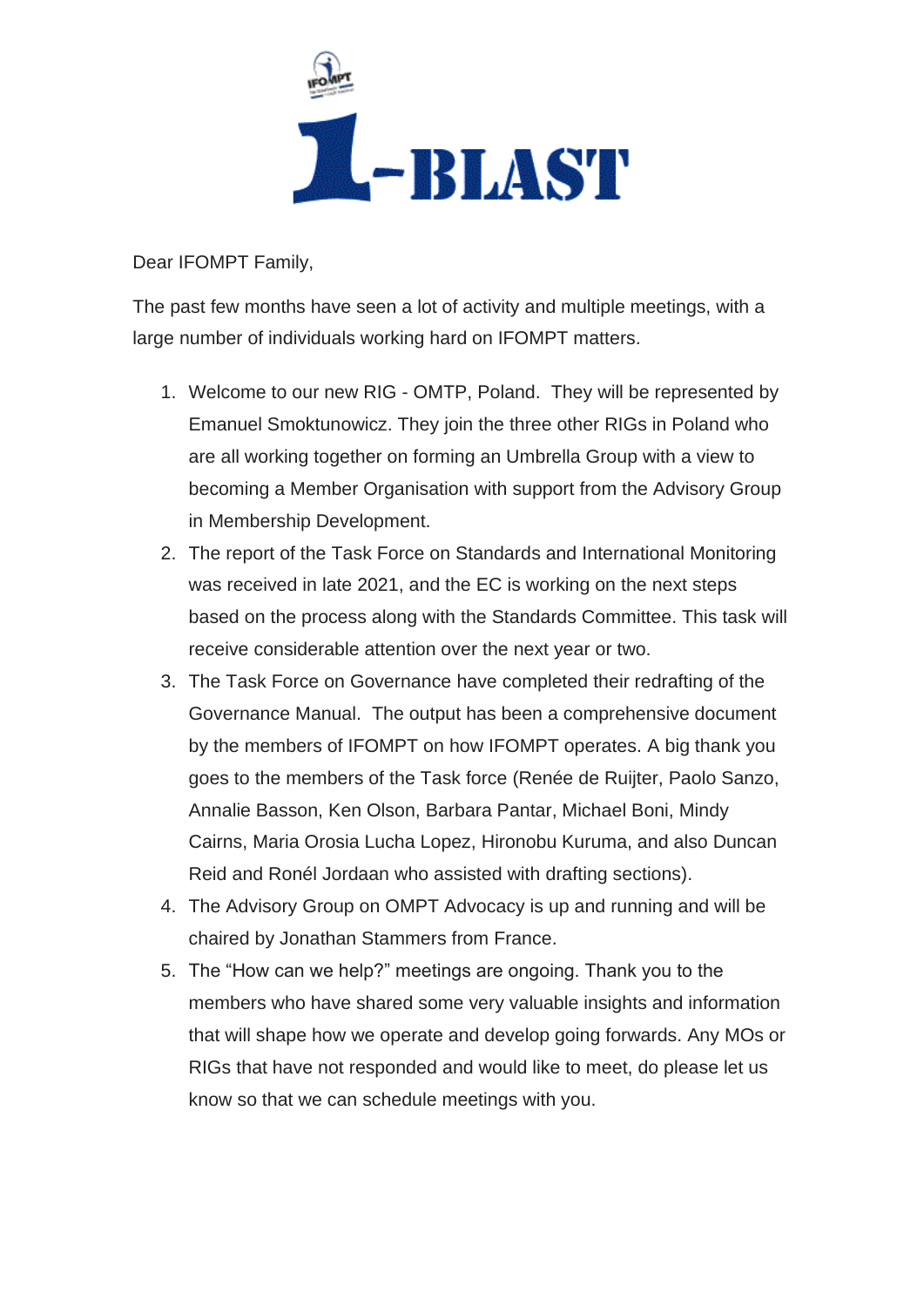- 6. The Advisory Group on Finance made a recommendation to the EC that the proceeds from one of the webinars should be allocated to the Founders Fund annually. The EC have agreed to allocate the full proceeds from the webinar library that is hosted by APTA on behalf of IFOMPT to the Founders Fund. This will go some way towards ensuring that we are able to support the work envisaged. Nathan Hutting, Chair of the AGF, will do a short presentation on the Founders Fund at the July coffee sessions.
- 7. The Standards Committee members are working on reviewing a number of international monitoring submissions, along with the membership submission of the Philippines.
- 8. A call has gone out for nominations for an additional member of the Standards Committee, with a closing date of 29 April 2022.
- 9. The planning for Basel 2024 is gaining considerable momentum. This is YOUR conference, and a short questionnaire has been sent to the IFOMPT family to ensure that you are all part of the event and can shape the programme. Please log in and let Marion and her team know your preferences regarding speakers and

topics[:https://oxford.onlinesurveys.ac.uk/ifompt-2024-conference-basel](https://ifompt.us9.list-manage.com/track/click?u=ed14e736fb5d40a91476d4fb4&id=049e89b104&e=716c6fa8cd)[survey.](https://ifompt.us9.list-manage.com/track/click?u=ed14e736fb5d40a91476d4fb4&id=049e89b104&e=716c6fa8cd) Also please remember to register your interest by signing up for the newsletter using the QR code supplied and to distribute this to your members and, importantly to your learning institutions and external assessors as well. Please spread the word!



Kind regards and thank you for all the hard work for IFOMPT over the past few months.

Executive Committee 15 April 2022